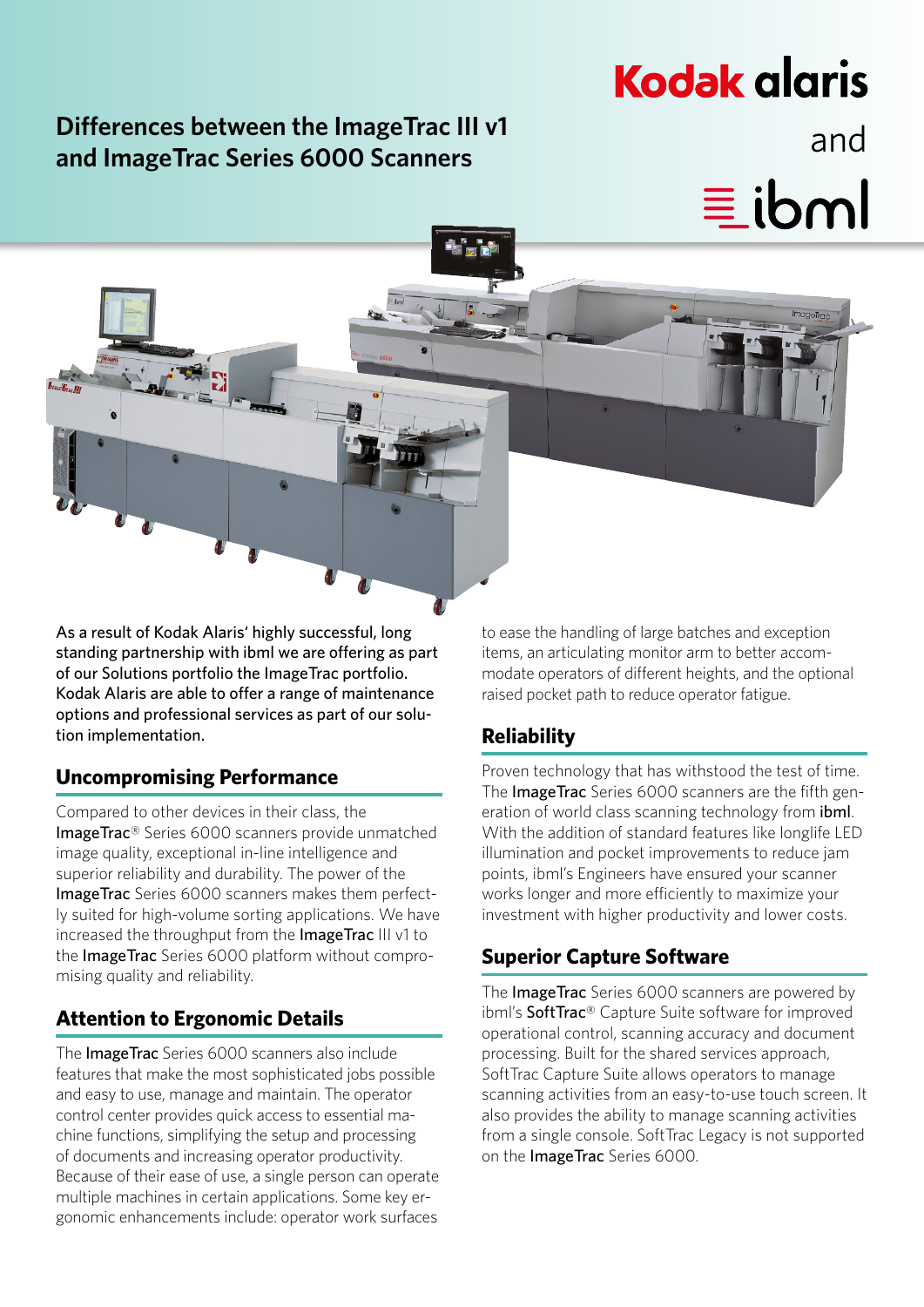# **Hardware Features**

| <b>Feature</b>                                         | ImageTrac III v1<br>with SoftTrac Legacy* | <b>ImageTrac Series 6000</b><br>with SoftTrac<br><b>Capture Suite</b> | <b>Benefit</b>                                                                                                                                                                            |
|--------------------------------------------------------|-------------------------------------------|-----------------------------------------------------------------------|-------------------------------------------------------------------------------------------------------------------------------------------------------------------------------------------|
| <b>Illumination Technology</b>                         | Fluorescent                               | <b>LED</b>                                                            | Higher reliability, reduced<br>consumable cost                                                                                                                                            |
| Camera Technology                                      | 40 Mpixel/s                               | 85+ Mpixel/s                                                          | Higher speed, improved<br>dynamic range and accuracy                                                                                                                                      |
| Image Capture Technology                               | SSE, Legacy technology                    | ZJSE,<br>High-speed technology                                        | Higher speed, faster through-<br>put, DynamicTIFF™ adaptive<br>thresholding                                                                                                               |
| Server Technology                                      | Single 3 GHz processor,<br>1 GB of RAM    | Dual Hex-Core 2.4 GHz<br>processors, 6 GB RAM                         | Faster inline recognition,<br>higher reliability                                                                                                                                          |
| Host OS                                                | Windows XP 32-bit                         | Windows Server 2008 R2<br>64-bit                                      | 64-bit processing                                                                                                                                                                         |
| Max Track Speed                                        | 30 ips 300 dpi/ 45 ips<br>200 dpi         | 50 ips 300 dpi/75 ips<br>200 dpi                                      | Up to 66% faster throughput                                                                                                                                                               |
| <b>MICR</b>                                            | Bottom side MICR only                     | Top or bottom side MICR,<br>Top Side CMC7 MICR<br>(Optional)          | Ability to process checks<br>face-up or face-down,<br>better read rates                                                                                                                   |
| <b>Pocket Gates</b>                                    | Finger-style gates                        | Solid gates                                                           | Less jam points                                                                                                                                                                           |
| <b>High Capacity Stackers</b>                          | Not available                             | Optional                                                              | Ability to hold over 1,000<br>documents in a pocket                                                                                                                                       |
| Monitor                                                | 19" 4:3 VGA display                       | 21.3" 16:9 High-speed<br>digital display                              | Improved image viewing                                                                                                                                                                    |
| Electronics                                            | Multiple board module<br>controllers      | Single board module<br>controllers                                    | Higher reliability, less parts                                                                                                                                                            |
| Ergonomic Design                                       | Not available                             | Articulating monitor arm,<br>work surfaces                            | Reduced operator fatigue,<br>Section 508 compliance                                                                                                                                       |
| <b>Barcode Reader</b>                                  | $MS-3$                                    | QX-870                                                                | Faster reader rates, improved<br>accuracy                                                                                                                                                 |
| <b>Ultrasonic Double</b><br>Detection                  | Feeder only, optional                     | Standard registration<br>ultrasonic                                   | Envelope detection, faster<br>double detection and double<br>clearance                                                                                                                    |
| Longer Pockets                                         | Not available                             | Standard 9" pockets                                                   | Improved paper stacking                                                                                                                                                                   |
| <b>Raised Pocket Path</b>                              | Not available                             | Raised paper path<br>available                                        | Higher pockets to reduce<br>operator fatigue                                                                                                                                              |
| Rear IJP Option                                        | Not available                             | Optional                                                              | Provide printing on the rear<br>side of paper                                                                                                                                             |
| <b>High Capacity Full Page</b><br>Pockets (A3/11"x17") | Not available                             | Standard                                                              | Pockets over 1,200 docu-<br>ments, 3x more than the 3v1                                                                                                                                   |
| Fast Jam Recovery                                      | Not available                             | Standard                                                              | Improves wall clock through-<br>put. Ability to recover from<br>jams and alerts without<br>homing the printers.<br>Ability to pause and release<br>the feeder from the pocket<br>modules. |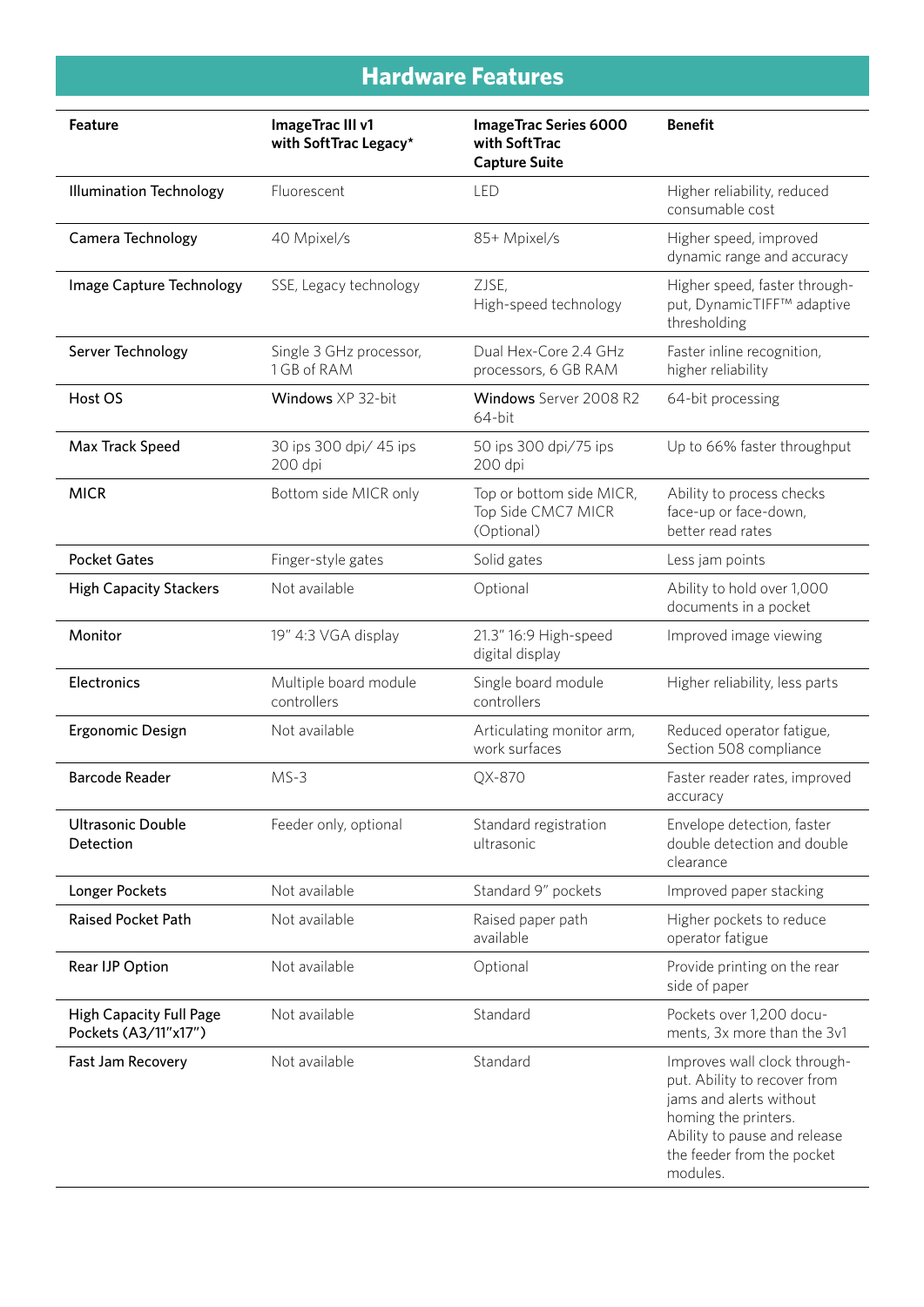# **Software Features**

| <b>SoftTrac Capture Suite features</b><br>not supported in Legacy*                                                                               | <b>Benefit</b>                                                                                                                                                                                                                                                                                                                                                                                                                                                                                                                                                |  |
|--------------------------------------------------------------------------------------------------------------------------------------------------|---------------------------------------------------------------------------------------------------------------------------------------------------------------------------------------------------------------------------------------------------------------------------------------------------------------------------------------------------------------------------------------------------------------------------------------------------------------------------------------------------------------------------------------------------------------|--|
| Dynamic feeding option that enables the<br>scanner to dynamically adjust feeder speeds                                                           | Faster throughputs with intermixed document types.                                                                                                                                                                                                                                                                                                                                                                                                                                                                                                            |  |
| Throughput controls so operators can ma-<br>nually increase or decrease feeder speeds                                                            | Allows feeder speeds to be decreased for delicate handling of fragile<br>documents.                                                                                                                                                                                                                                                                                                                                                                                                                                                                           |  |
| Dog Ear Detection Alert to notify the opera-<br>tor if a document contains bent or missing<br>corners                                            | Stops the scanner immediately to reduce down stream exceptions.                                                                                                                                                                                                                                                                                                                                                                                                                                                                                               |  |
| Faster recognition times when using<br>DocNetics® barcode                                                                                        | Allows our in-line intelligence to have more time to make decisions for<br>pocketing or for the post image inkjet printer.                                                                                                                                                                                                                                                                                                                                                                                                                                    |  |
| Faster double detect recovery                                                                                                                    | Improved productivity with faster recovery from intentional double-feeds at<br>the Ultrasonic Dedouble Detector (envelopes, taped sticky notes, etc.).                                                                                                                                                                                                                                                                                                                                                                                                        |  |
| SoftTrac Scan offers a way to better meet<br>security requirements for Data at Rest in<br>PCI/DSS, HIPAA, FISMA, and other security<br>standards | This is vital for all customers who image credit card information, health<br>care documents, or anything that must meet strict security standards.                                                                                                                                                                                                                                                                                                                                                                                                            |  |
| A new tool to configure TIFF images                                                                                                              | Configure setting and see real time results from selected images.                                                                                                                                                                                                                                                                                                                                                                                                                                                                                             |  |
| Easy-to-use Scan Job Setup wizard for basic<br>jobs                                                                                              | Fast and easy way for novice users to create jobs with very little training.                                                                                                                                                                                                                                                                                                                                                                                                                                                                                  |  |
| User interface to setup ink jet printer<br>configuration                                                                                         | Create complicated ink jet configurations without complicated scripts.                                                                                                                                                                                                                                                                                                                                                                                                                                                                                        |  |
| The ability to scan into virtualized<br>environments                                                                                             | Provides a solution for companies who utilize virtual environments for there<br>server infrastructures.                                                                                                                                                                                                                                                                                                                                                                                                                                                       |  |
| Context-sensitive help to provide users with<br>easier access to meaningful information                                                          | Press F1 anywhere in any SoftTrac Capture Suite application to get<br>meaningful help.                                                                                                                                                                                                                                                                                                                                                                                                                                                                        |  |
| Standardize connectors to Kofax Capture,<br>TIS eFLOW and EMC Captiva                                                                            | Easier than ever to integrate into common third party back end systems.                                                                                                                                                                                                                                                                                                                                                                                                                                                                                       |  |
| API tool enabling users to create their own<br>custom output                                                                                     | Provides customers with a fully documented and supported tool to<br>integrate into our system.                                                                                                                                                                                                                                                                                                                                                                                                                                                                |  |
| Image output enhancements such as border<br>removal, hole punch removal, dog ear<br>removal and text smoothing                                   | Easy to setup imaging tools to enhance your PostScan output.                                                                                                                                                                                                                                                                                                                                                                                                                                                                                                  |  |
| SoftTrac Quality Control                                                                                                                         | SoftTrac Quality Control allows users to quickly review images of docu-<br>ments and batches using an adjustable-speed auto-scroll tool. Users can<br>display thumbnail images, flag documents for rescanning, manually crop,<br>import, rotate or flip images. Users can also edit or delete documents and<br>metadata. They can add comments to batches or individual documents.                                                                                                                                                                            |  |
| SoftTrac Validation                                                                                                                              | SoftTrac Validation is part of ibml's SoftTrac Capture Suite software and<br>provides organizations with a fast and easy way to validate and repair infor-<br>mation such as barcodes, check MICR data or Optical Character Recogniti-<br>on (OCR) data that is captured incorrectly during the scanning process, or<br>not captured at all. SoftTrac Validation has the ability to use data to perform<br>a database lookup to validate or populate other fields. You can also create<br>Key From Image (KFI) fields to be entered in the Validation Client. |  |
| SoftTrac Synergetics                                                                                                                             | Synergetics is designed for organizations who need to handle multichannel<br>input streams and seek to automate document processing. Synergetics is<br>an intelligent document recognition solution that classifies documents and<br>extracts metadata automatically.                                                                                                                                                                                                                                                                                         |  |